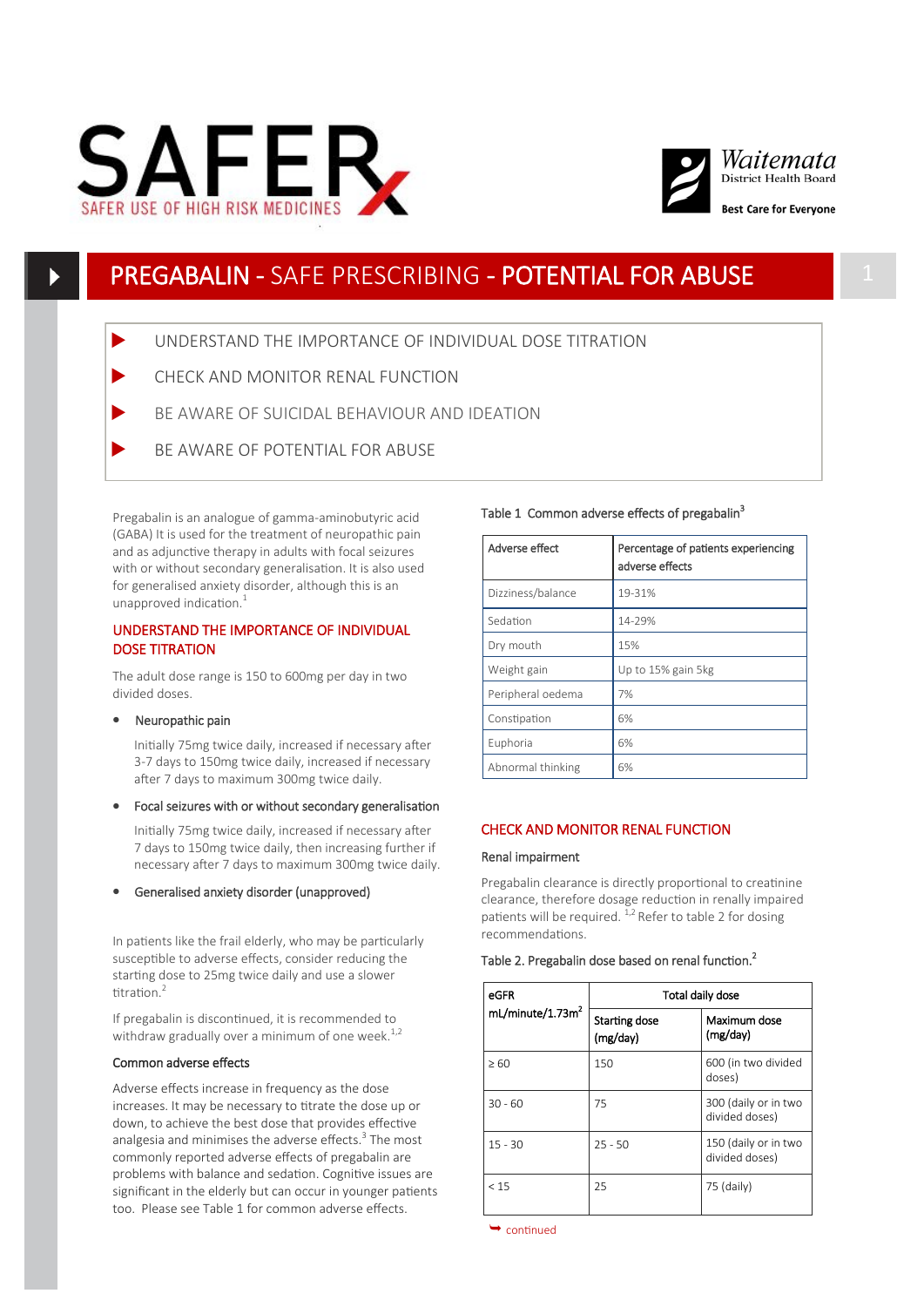



# **PREGABALIN**

### Hepatic impairment

Pregabalin is excreted predominantly via renal clearance, so no dosage adjustment is required for patients with hepatic impairment.<sup>1</sup>

### Use in pregnancy

There is insufficient evidence to estimate the risk of congenital malformations from monotherapy with pregabalin, $4.5$  but this does not necessarily mean that there is no risk. It is recommended that pregabalin should not be used in pregnancy unless the benefit to the mother outweighs the potential risk. $1$ 

## Use in women of child-bearing age

There is an increased risk of adverse events if used during pregnancy, so women of child bearing age should be advised of the potential risks. Two forms of effective contraception should be used. If pregabalin is being considered for a condition like neuropathic pain , other suitable treatment option should be considered.<sup>5</sup>

#### Breastfeeding.

No data from breast-feeding mothers is available, so it is considered contraindicated during breastfeeding.<sup>1,2</sup>

## BE AWARE OF SUICIDAL BEHAVIOUR AND IDEATION

There is an increased risk of suicidal thoughts and behaviour in patients taking pregabalin.<sup>6</sup> Monitor patients closely for emergence or worsening of depression and suicidal thoughts or behaviours. Advise patients, their families and caregivers to seek immediate medical advice if they have any concerns about changes in mood or behaviour. Suicidality can occur at any point during treatment. In a CARM report in 2015, time reported to onset was between 12 hours and five years.<sup>6,</sup>

## BE AWARE OF POTENTIAL FOR ABUSE

Pregabalin is an effective treatment for neuropathic pain. There is an awareness amongst primary care providers that pregabalin is increasingly implicated in drug misuse.<sup>8</sup> It is often taken in combination with other medicines, particularly opioids, which potentiate it's effect.<sup>8</sup> It produces a range of sensations including euphoria, sedation and dissociation.<sup>9</sup> It is more rapidly absorbed than gabapentin, which may contribute to its addiction potential.<sup>8</sup> There is evidence that patients with concurrent substance use disorder have an increased risk of abuse and overdose when taking pregabalin.<sup>7,10,11</sup>Concerns surrounding the role of gabapentinoids in opioid overdose deaths were first raised in 2013.<sup>9</sup> In cases of deaths involving pregabalin  $\rightarrow$  continued

many cases detailed that pregabalin had been consumed alongside other medicines, either prescribed and/or illicit, as well as alcohol in some of the cases. $^{12}$ 

When prescribing pregabalin, exercise caution in the same way as when prescribing any drug of misuse. Be aware of high risk populations, a history of substance use disorder and monitor for signs of abuse.<sup>7,8,9,10</sup>

Advice to prescribers is :

- Do not prescribe to new or unknown patients,
- Do not prescribe in response to direct requests for it by name
- Supply in limited quantities
- Arrange regular review
- Consider stopping treatment gradually if lack of efficacy is seen
- Consider weekly prescribing

In patients who have been treated long term, a decision to discontinue should be accompanied by careful tapering and support to prevent unpleasant physiological and psychological withdrawal symptoms.<sup>12</sup>